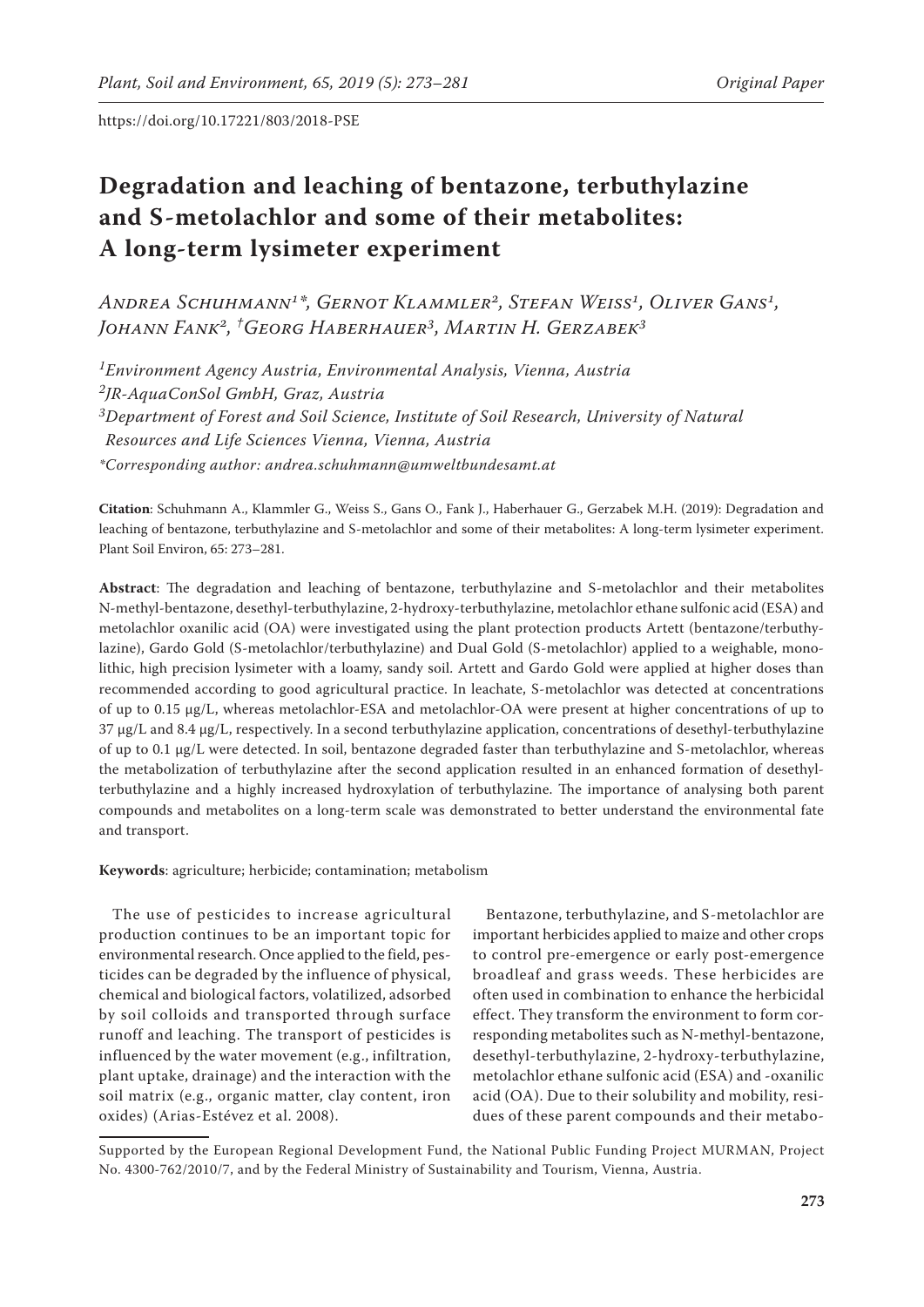lites have been detected in surface and groundwater, in some cases at concentrations higher than the European drinking water limit of 0.1 µg/L (Guzzella et al. 2003, Loos et al. 2010, BMLFUW 2013).

Bentazone, terbuthylazine and S-metolachlor and thus their metabolites have different chemical properties (Table 1) linked to different soil sorption and degrada tion processes. Bentazone poses an environmental risk because of its high mobility and susceptibility to leaching from soil to groundwater (Boesten and Van der Pas 2000, Li et al. 2003). The most stable metabolite of bentazone in the soil is N-methyl-bentazone, which is very prone to microbially-mediated degradation (Wagner et al. 1996). Terbuthylazine became a commonly used triazine herbicide in Austria. Microbial degradation of triazines proceeds mainly via dealkylation, hydroxylation and ring cleavage of the parent compound. Dealkylated products of terbuthylazine can be considered hazardous contaminants for groundwater pollution because they are generally more persistent and water soluble than the parent compound (Gerstl et al. 1997). On the other hand, hydroxylated compounds are characterized by low water solubility and are therefore considered less important potential contaminants for groundwater (Guzzella et al. 2003). The chloroacetanilide herbi cide S-metolachlor transforms into the prominent metabolites metolachlor-ESA and metolachlor-OA which are well-known groundwater contaminates. In Austria (BMG 2014) and Germany (Umweltbundesamt 2015), both metabolites are classified as 'non-relevant' metabolites with a threshold value of 3 µg/L in ground water. 'Non-relevant' metabolites (EC 2003) are either not specifically regulated, or diverse threshold values are applied among EU member states.

The pesticides used in this study are among those used extensively in Austrian agriculture. Due to the lack of long-term degradation experiments, a fieldbased lysimeter study of three to five years of local agricultural practices was conducted. The fate of bentazone, terbuthylazine and S-metolachlor and the occurrence of their metabolites in leachate and soil at different depths were investigated. The aim was to identify and quantify degradation and migration.

## **MATERIAL AND METHODS**

**Experimental site and pesticide application**. The experiment was conducted using a weighable, monolithic lysimeter  $(1 \text{ m}^2 \text{ surface area}, 2 \text{ m depth})$ built in 2004 at the agricultural test site in Wagna (Styria, Austria). The lysimeter could be tilled with

Metolachlor [52019-73-3 Compound Bentazone Bentazone -methyl Terbuthylazine Terbuthylazine -desethyl Terbuthylazine -2-hydroxy S-Metolachlor Metolachlor -ESA Metolachlor -OA CAS number 25057-89-0 61592-45-8 5915-41-3 30125-63-4 66753-07-9 87392-12-9 171118-09-5 152019-73-3  $C_{\rm N}$ N  $C_{\rm N}$ N  $C_{\rm N}$ N O $_{\rm N}$ N  $C_{\rm N}$ N  $C_{\rm N}$  of  $C_{\rm N}$ N  $C_{\rm N}$ N  $C_{\rm N}$ N  $C_{\rm N}$ N  $C_{\rm N}$ N  $C_{\rm N}$ N  $C_{\rm N}$ N  $C_{\rm N}$ N  $C_{\rm N}$ N  $C_{\rm N}$ N  $C_{\rm N}$ N  $C_{\rm N}$ N  $C_{\rm N}$ N  $C_{\rm N}$ N  $C_{\rm N}$ N  $C_{\rm N}$ N  $\mathrm{C_{15}H_{21}NO_4}$ 279.33 Molar mass (g/mol) 240.31 254.31 2254.31 201.68 254.31 229.79 283.79 29.79.33 -OA 238 at 20°C (mg/L) 570 na 6.6 327 7.2 480 212 461 213 8 213 8 227 at 20°C (mg/L) na na Dissociation constant (pKa) 3.5 na 1.9 na na 3.1 na na coefficient (log K<sub>ow</sub>)  $0.77$  na  $3.4$   $2.3$   $1.5$ <sup>a</sup> na  $-1.9$  na experiment (log K<sub>ow</sub>) 171118-09-5  $\mathrm{C_{15}H_{23}NO_{5}S}$ Metolachlor 212461 329.41 -ESA  $-1.9$ na S-Metolachlor  $\mathrm{C_{15}H_{22}CINO_{2}}$ 87392-12-9 283.79 180  $3.1$ na Terbuthylazine Terbuthylazine 66753-07-9  $\mathrm{C_{9}H_{17}N_{5}O}$  $-2$ -hydroxy 211.33  $1.5^a$ 7.2 na Table 1. Physico-chemical properties based on the pesticide property database (Lewis et al. 2016) Table 1. Physico-chemical properties based on the pesticide property database (Lewis et al. 2016)  $\mathrm{C_7H_{12}CH_{5}}$ 30125-63-4 -desethyl 201.68 327  $2.3$ na **Terbuthylazine** 5915-41-3  $C_9H_{16}CH_{5}$ 229.71  $6.6$  $1.9$  $3.4$  $\mathsf{C}_{11}\mathsf{H}_{14}\mathsf{N}_2\mathsf{O}_3\mathsf{S}$ 61592-45-8 Bentazone methyl 254.31 na na na  $\text{C}_{10}\text{H}_{12}\text{N}_2\text{O}_3\text{S}$ 5057-89-0 **Sentazone** 240.28 0.77 570  $3.\overline{5}$  $Disociation constant (pK<sub>2</sub>)$ Octanol-water partition Octanol-water partition Molar mass (g/mol) coefficient (log  $\mathrm{K}_{\mathrm{ow}}$ Solubility in water Chemical formula Solubility in water Freundlich $\mathrm{K_{foc}}$ at 20°C  $(mg/L)$ CAS number **Compound** 

#### https://doi.org/10.17221/803/2018-PSE

7.3

na  $\sigma$ 

226

187

 $21$ 

<sup>26</sup>

na – not available; ªKaune et al. (1998); <sup>b</sup>Bayless et al. (2008); ESA – ethane sulfonic acid; OA – oxanilic acid na – not available; aKaune et al. (1998); bBayless et al. (2008); ESA – ethane sulfonic acid; OA – oxanilic acid

Freundlich K<sub>foc</sub> 60 258 258 258 187 231 231 236 na <sup>27.3</sup>  $DT_{50}$  in the field (days)  $8.0$   $3.0$ 

231

258

 $60$ 

22

8.0

 $DT_{50}$  in the field (days)

 $78\,$ 29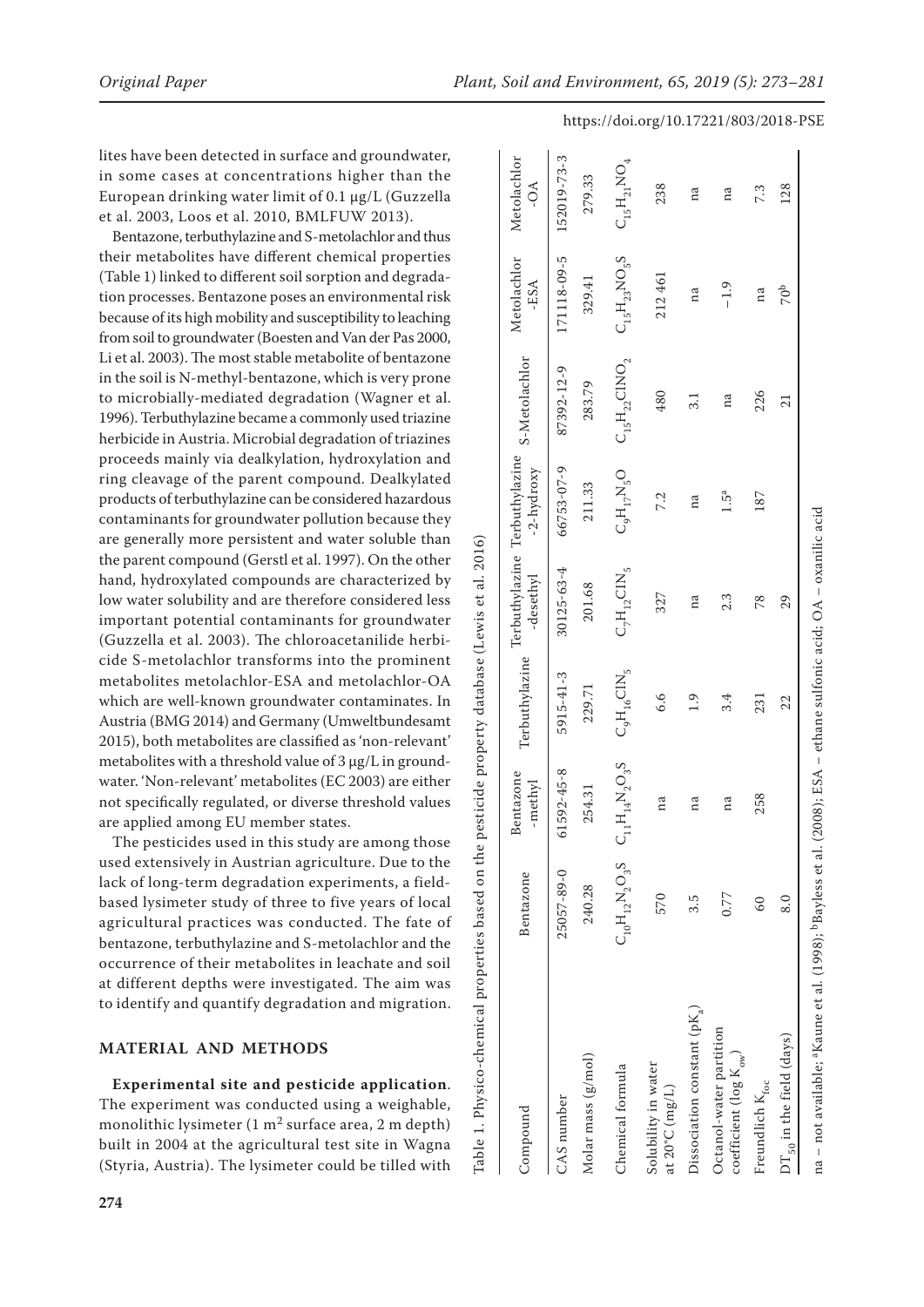|  |  | Table 2. Soil characteristics of the lysimeter |  |  |  |
|--|--|------------------------------------------------|--|--|--|
|--|--|------------------------------------------------|--|--|--|

|            |          |     |    | Depth Clay Silt Sand Gravel | Carbon<br>content | Dry bulk<br>density | pН  |
|------------|----------|-----|----|-----------------------------|-------------------|---------------------|-----|
| (cm)       | (%)      |     |    |                             | $(kg/m^3)$        |                     |     |
| $0 - 30$   | 20       | 33  | 45 | 2                           | 1.10              | 1510                | 6.3 |
| $30 - 50$  | 20       | 27  | 53 | 0                           | 0.52              | 1550                | 6.5 |
| $50 - 80$  | 14       | 24  | 62 | 0                           | 0.35              | 1550                | 6.6 |
| $80 - 130$ | 0        | 1.0 | 33 | 66                          | < 0.08            | na                  | 6.8 |
| >130       | $^{(1)}$ | 1.0 | 25 | 74                          | < 0.08            | na                  | 7.1 |

na – not available (1500 kg/m<sup>3</sup> assumed)

agricultural machines (e.g., a plough) during which the upper ring of the lysimeter was removed. Leachate was collected at a depth of 180 cm by seven suction cups (total surface  $3600 \text{ cm}^2$ ), which were controlled by a vacuum pump operated to mimic matrix potentials measured next to the lysimeter at a depth of 180 cm. The lysimeter setup has been repeatedly described in detail (Klammler and Fank 2014, Schuhmann et al. 2016, Kupfersberger et al. 2018). The lysimeter was located within a test plot of 1000  $m<sup>2</sup>$  area, which was cultivated with a crop rotation consisting of maize (2010, 2012, 2014), triticale (2011, 2015) and pumpkin (2013). After the crop vegetation periods, typical catch crops were cultivated (ryegrass or forage rye). Soil tillage was done by plough and harrow in early spring and early autumn. Since 2014 the plough has been replaced by ripper to reduce the soil surface treatment. Details about the soil characteristics are given in Table 2.

Since the initial scientific question of the experiment intended to avoid direct pesticide uptake via the leaves

to measure the uptake from the soil into maize (data not available), the maize plants were covered with plastic bags during the pesticide applications in 2010 and 2012. The plastic bags were removed immediately after the application without a wash-off (artificially or by precipitation) of pesticide residues from the plastic bags. Details about the applications are given in Table 3. All plant protection products were applied as suspensions onto the field including the monolithic lysimeter. The applications in 2010 and 2012 were performed using a hand-held spraying apparatus, whereas mechanical sprayers were used in 2013 and 2014. Also, higher pesticide doses than normal in agriculture were used for the applications in 2010 and 2012. The field area chosen for the application ensured an even distribution of the pesticide on the lysimeter surface. All experiments were performed under natural weather conditions without additional irrigation. Precipitation was measured by a meteorological station located at the test site. Table 4 shows the annual amounts of precipitation, evapotranspiration, and leachate from the lysimeter.

**Quantification of residues in leachate and soil**. Leachate from the lysimeter at depths of 35, 90 and 180 cm were collected by suction cups at an average sampling interval of 10 days. The samples were stored at –18°C and analyzed by direct injectionliquid chromatography-electrospray ionizationtandem mass spectrometry after the addition of an internal standard (bentazone-d<sub>6</sub>, terbuthylazine-d<sub>5</sub>, desethyl-terbuthylazine-d<sub>o</sub>, metolachlor-d<sub>6</sub>) described in Fuhrmann et al. (2014).

Soil samples at depths of 0–30 cm were taken from the lysimeter surface before the herbicide applications in 2010 and 2012. Immediately after the

| Table 3. Details of the pesticide applications at the lysimeter surface |  |  |
|-------------------------------------------------------------------------|--|--|
|-------------------------------------------------------------------------|--|--|

| Date                 | Crop    | Formulation | Active ingredients<br>(a.i.)                                                  | Application<br>form | Growth stage<br>at time of<br>application | Application dose<br>(kg a.i./ha) |
|----------------------|---------|-------------|-------------------------------------------------------------------------------|---------------------|-------------------------------------------|----------------------------------|
| April 28,<br>$2009*$ | pumpkin | Dual Gold   | S-metolachlor<br>$(960 \text{ g/L})$                                          | pre-<br>emergence   | no crop cover                             | 2.4                              |
| May 12,<br>2010      | maize   | Artett      | bentazone $(150 g/L)$ /<br>terbuthylazine $150 g/L$                           | post-<br>emergence  | 3- to 4-leaf stage                        | 2.7/2.7                          |
| May 24,<br>2012      | maize   | Gardo Gold  | S-metolachlor $(312.5 \text{ g/L})$ /<br>terbuthylazine $(187.5 \text{ g/L})$ | post-<br>emergence  | 6- to 7-leaf stage                        | 3.5/2.1                          |
| May 12,<br>2013      | pumpkin | Dual Gold   | S-metolachlor<br>$(960 \text{ g/L})$                                          | pre-<br>emergence   | no crop cover                             | 1.2                              |
| May 10,<br>2014      | maize   | Dual Gold   | S-metolachlor<br>$(960 \text{ g/L})$                                          | post-<br>emergence  | 7-leaf stage                              | 0.96                             |

\*The first application of Dual Gold in 2009 was done by a local farmer before the start of the project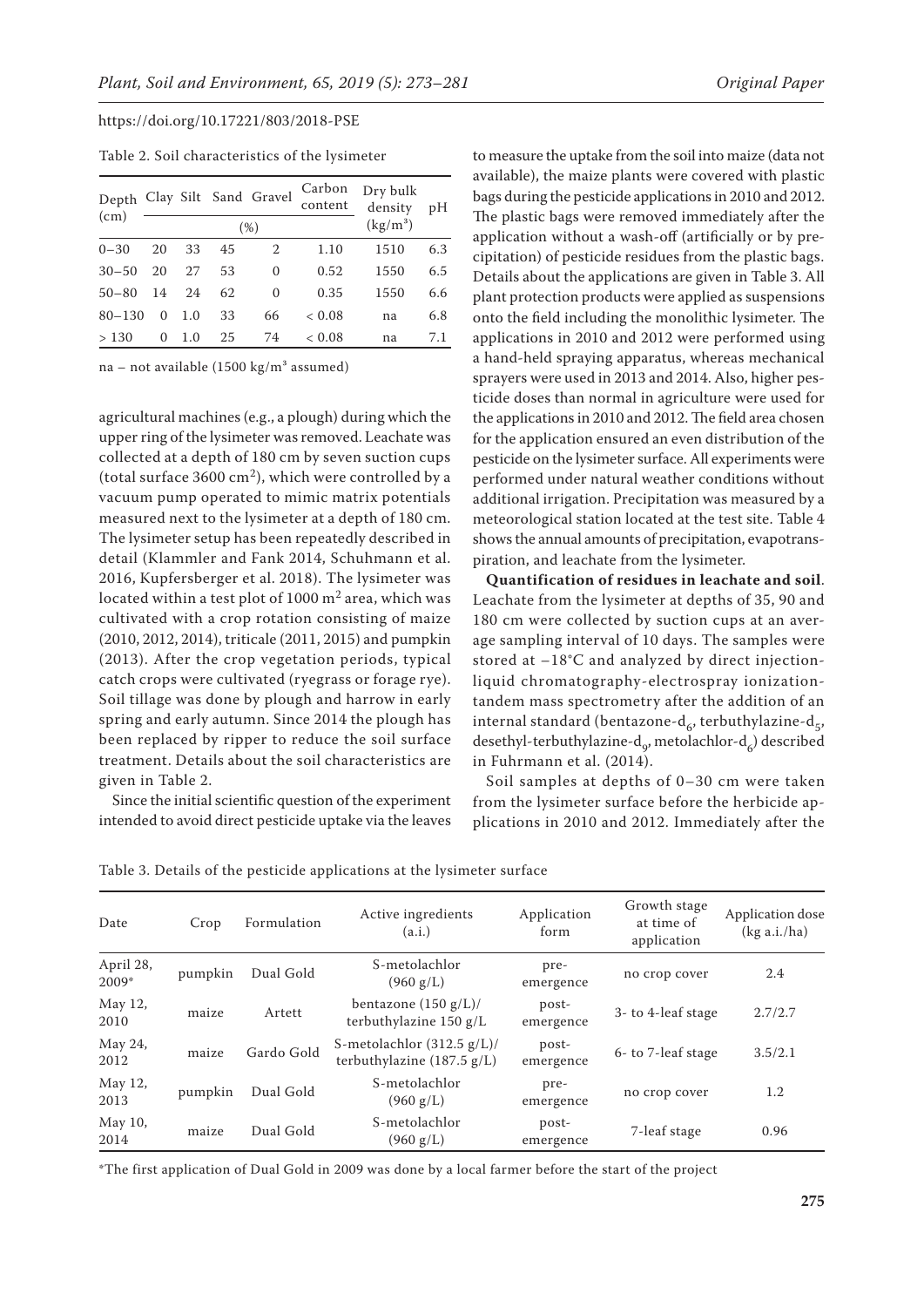|      |           | P    | ET   | ⊥   | S-Metolachlor | Metolachlor-ESA | Metolachlor-OA |  |  |  |
|------|-----------|------|------|-----|---------------|-----------------|----------------|--|--|--|
| Year | Crop      |      | (mm) |     | $(\mu g/L)$   |                 |                |  |  |  |
| 2010 | maize     | 1014 | 599  | 429 |               |                 |                |  |  |  |
| 2011 | triticale | 730  | 736  | 63  |               |                 |                |  |  |  |
| 2012 | maize     | 1000 | 685  | 325 | 0.0070        | 6.4             | 0.19           |  |  |  |
| 2013 | pumpkin   | 952  | 529  | 479 | 0.0019        | 4.5             | 0.54           |  |  |  |
| 2014 | maize     | 1171 | 598  | 561 | 0.0085        | 17              | 1.7            |  |  |  |
| 2015 | triticale | 864  | 721  | 88* | 0.012         | 16              | 0.041          |  |  |  |

Table 4. Annual amounts of precipitation (P), real evapotranspiration (ET<sub>r</sub>) and leachate (L) together with the annual mean concentrations of S-metolachlor, metolachlor-ESA, and metolachlor-OA from April 2012 to June 2015

\*until June 2015; ESA – ethane sulfonic acid; OA – oxanilic acid

applications, soil samples were taken at a depth of 0–10 cm. The sampling was repeated 12, 30, 80, 150 (in 2010), 476 (in 2011) and 743 (in 2012) days after the application of bentazone and terbuthylazine on May 12, 2010, and 12, 30, 80 and 150 days after the application of S-metolachlor and terbuthylazine on May 24, 2012. Details about the soil sampling procedure are given in Schuhmann et al. (2016). Soil samples were extracted with a modified QuEChERS method specified in Fuhrmann et al. (2014), and the resulting extracts were quantified according to the liquid chromatographymass spectrometry methods described in Fuhrmann et al. (2014) and Schuhmann et al. (2016).

**Estimation of half-life from measured soil residues**. The half-life of pesticides belongs together with the sorption coefficient and the Freundlich exponent to the parameters which mainly control degradation and leaching. The  $DT_{50}$  (half-life of degradation) values of bentazone, S-metolachlor and terbuthylazine were estimated from the total mass (measured pesticide concentrations multiplied by soil bulk density) in the soil profile between 0–30 cm depth, assuming the first-order degradation according to FOCUS (2006). The initial mass of terbuthylazine and S-metolachlor on day 0 (directly after the application) was calculated from the application amount because the measured data was lower on day 0 compared to day 12. Losses due to leaching or plant uptake were not considered in these simplified estimations.

## **RESULTS AND DISCUSSION**

**Leachate**. The annual leachate volume varied between 63 mm in 2011 to 561 mm in 2014 (Table 4), which was mainly a consequence of annual precipitation because no additional irrigation was applied. Recently, Klaus et al. (2014) and Meite et al. (2018) have shown that precipitation characteristics have an important role in pesticide leaching. The experimental duration of 5-years comprised both leaching and non-leaching periods. Almost no leachate was observed during certain periods, especially from June 2011 to mid-May 2012 (in total 10 mm) and from August to October 2013 (in total 0.5 mm) (Figure 1).

Bentazone and terbuthylazine, as well as their metabolites N-methyl-bentazone and 2-hydroxyterbuthylazine, were not detected, and only traces of the metabolite desethyl-terbuthylazine were found. This might be because low leachate volumes in June (5.4 mm), July (4.4 mm) and August (17 mm) were observed after the application in 2010 and 2-hydroxyterbuthylazine is a lipophilic compound that is rarely detectable in water samples (Guzzella et al. 2003). After the second application of terbuthylazine in May 2012, the metabolite desethyl-terbuthylazine was detected more frequently at concentrations ranging from 0.055 µg/L to 0.1 µg/L at 180 cm of depth, with the highest concentrations occurring in October and December 2012. It has been reported that repeated application reduces the formation of bound residues and accelerates the rate of metabolite formation (Gevao et al. 2000).

At depths of 35 cm and 90 cm, S-metolachlor was not detected from May 2012 to May 2015. Due to the fact that S-metolachlor was already detected at a depth of 180 cm in April 2012 (0.029 µg/L), which was before the application of S-metolachlor in 2012, the detected concentrations of S-metolachlor in 2012, 2013 and 2014 (Figure 1) seem to originate mainly from the S-metolachlor application in 2009. High precipitation events in 2009 (1360 mm) which led to the rapid translocation of S-metolachlor and dry periods in 2010 and 2011 which decreased the effective degradation rate in the subsoil might be respon-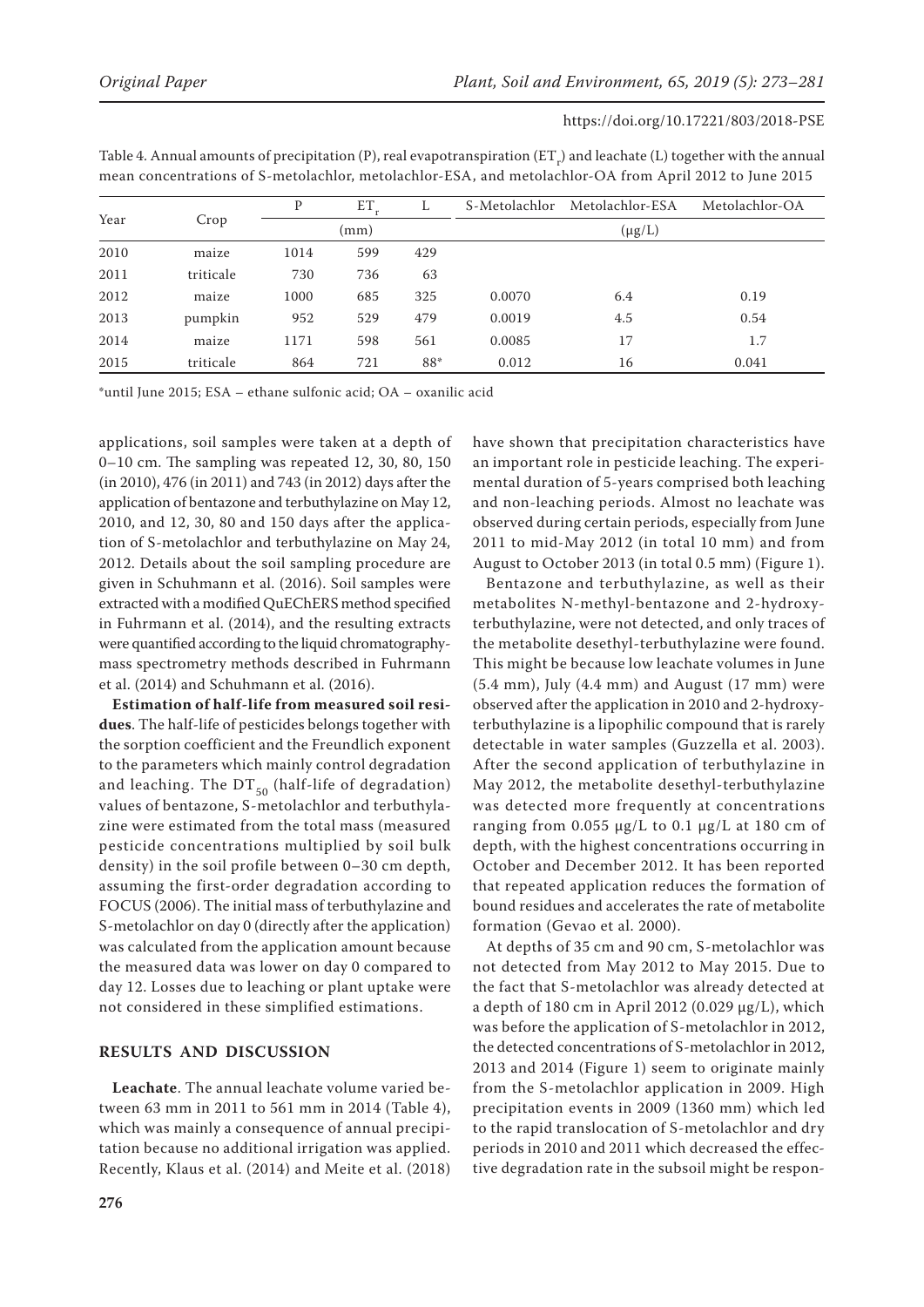

Figure 1. Average concentrations per month of S-metolachlor, metolachlor-ESA (ethane sulfonic acid), and metolachlor-OA (oxanilic acid) in the leachate at the bottom of the lysimeter (180 cm depth) after repeated annual applications together with the cumulative precipitation and the cumulative leachate; no leachate was produced in September 2013. The scale on left *y*-axis has been disrupted for better visibility of low concentrations

sible. Kahl et al. (2014) also stated that substances located in the subsoil could remain there for a very long time and being degraded or leached a long time later. Mean monthly S-metolachlor concentrations were – with one exception in October 2013 – generally lower than  $0.1 \mu g/L$  (Figure 1). Over the entire investigation period from May 2012 to May 2015, the cumulative leached load of S-metolachlor (8.0 µg) at 180 cm depth was very little in comparison to loads of metolachlor-ESA (15 360 µg) and metolachlor-OA (1300 µg).

Metolachlor-ESA had also already been detected with a background concentration of  $0.22 \mu g/L$  in the leachate before the S-metolachlor application in May 2012 (Figure 1). Within six months after this application, metolachlor-ESA concentrations in the leachate increased up to 9.1 µg/L in October 2012, followed by a decline to 0.76 µg/L by June 2013. After the S-metolachlor application in 2013, the metolachlor-ESA concentration rose to 37 µg/L in January 2014, which was the maximum value measured during the investigation period. Afterward, the concentrations of metolachlor-ESA dropped to 9.4 µg/L in May 2014 and increased again after the third application to 20 µg/L in November 2014. In May 2015 a mean concentration of 14 µg/L metolachlor-ESA was still detected in the leachate. Traces of metolachlor-OA initially appeared in August 2012 and reached a relative maximum of 0.64 µg/L in September 2012 (Figure 1). After that peak, the metolachlor-OA concentrations decreased until no metolachlor-OA could be detected between May and June 2013. The highest metolachlor-OA concentration (8.4 µg/L) was detected in January 2014 – eight months after the S-metolachlor application in May 2013. Metolachlor-OA declined to 0.16 µg/L in August 2014 and increased again to 0.29 µg/L in September 2014, after which only traces were detected in leachate.

At a depth of 35 cm, the detected concentrations of both metabolites rapidly increased after each application. The highest concentrations of metolachlor-ESA were detected in September 2014 (52 µg/L), whereas metolachlor-OA showed the greatest measured concentrations in July 2012 (24  $\mu$ g/L). At a depth of 90 cm, metolachlor-ESA showed a behavior similar to that seen at 35 cm, but concentrations were in general approximately 50% lower with the highest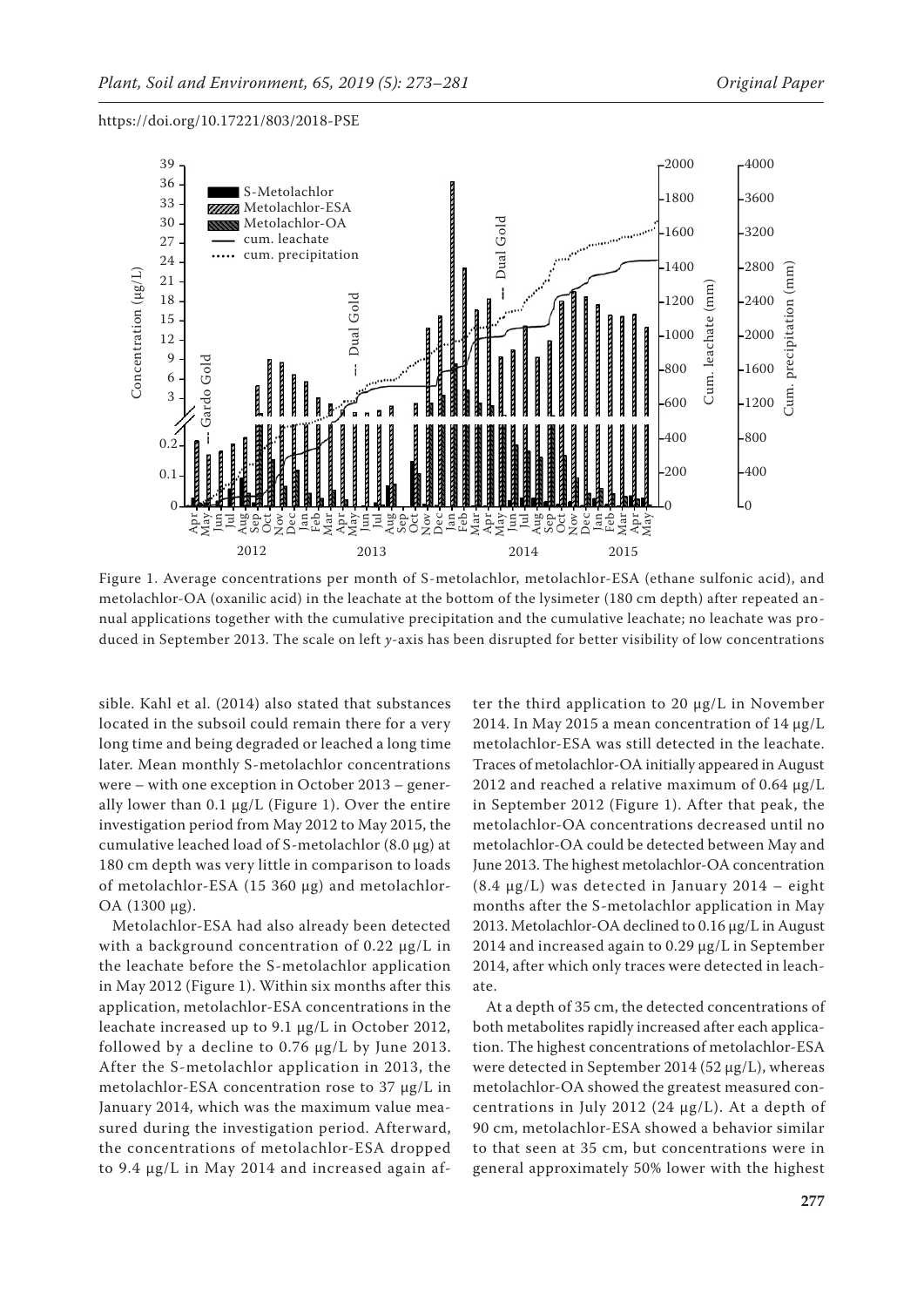Table 5. Mean and standard deviation values (μg/kg) of extractable bentazone, N-methyl-bentazone, terbuthylazine, desethyl-terbuthylazine and 2-hydroxy-terbuthylazine on different sampling days at varying soil depths  $(0-10, 10-20$  and  $20-30$  cm) from 2010 to 2012. The sampling at  $10-20$  cm depth was initiated on day 12 after the application and at depths of 20–30 cm on day 30 after the application

| Day of sampling/<br>date<br>0 (May 12, 2010)*<br>12 (May 24, 2010)<br>30 (Jun 14, 2010)<br>80 (Aug 8, 2010)<br>150 (Oct 11, 2010) |                  | Bentazone       |                 | N-methyl-bentazone |                |                 |
|-----------------------------------------------------------------------------------------------------------------------------------|------------------|-----------------|-----------------|--------------------|----------------|-----------------|
|                                                                                                                                   | $0 - 10$         | $10 - 20$       | $20 - 30$       | $0 - 10$           | $10 - 20$      | $20 - 30$       |
|                                                                                                                                   | 230<br>± 72      |                 |                 | 0.65<br>± 0.13     |                |                 |
|                                                                                                                                   | 61<br>± 23       | 31<br>± 17      |                 | 3.7<br>±1.0        | 2.5<br>± 1.4   |                 |
|                                                                                                                                   | 8.3<br>± 7.7     | 1.2<br>± 0.38   | 0.90<br>± 0.50  | 3.1<br>± 2.3       | 0.32<br>± 0.14 | 0.60<br>± 0.29  |
|                                                                                                                                   | 1.7<br>± 0.39    | 0.55<br>± 0.065 | 0.19<br>± 0.028 | 3.0<br>± 0.95      | 0.30<br>± 0.13 | 0.16<br>± 0.074 |
|                                                                                                                                   | 0.12<br>± 0.013  | 0.21<br>± 0.029 | 0.40<br>± 0.16  | nd                 | nd             | 0.26<br>± 0.11  |
| 476 (Aug 31, 2011)                                                                                                                | 0.079<br>± 0.042 | 0.11<br>± 0.021 |                 | nd                 | nd             |                 |
| 743 (May 24, 2012)                                                                                                                | nd               | nd              | nd              | nd                 | nd             | nd              |

|                    | Terbuthylazine (TA) |                |                | Desethyl-TA      |                 |                 | 2-hydroxy-TA  |               |               |
|--------------------|---------------------|----------------|----------------|------------------|-----------------|-----------------|---------------|---------------|---------------|
|                    | $0 - 10$            | $10 - 20$      | $20 - 30$      | $0 - 10$         | $10 - 20$       | $20 - 30$       | $0 - 10$      | $10 - 20$     | $20 - 30$     |
| 0 (May 12, 2010)*  | 38<br>± 12          |                |                | 0.28<br>± 0.062  |                 |                 | 98<br>± 26    |               |               |
| 12 (May 24, 2010)  | 240<br>± 88         | 100<br>± 34    |                | 8.7<br>± 2.6     | 4.2<br>± 1.2    |                 | 130<br>± 39   | 58<br>± 21    |               |
| 30 (Jun 14, 2010)  | 76<br>± 2.9         | 5.2<br>±4.9    | 23<br>± 3.4    | 7.4<br>±4.4      | 0.61<br>± 0.32  | 1.5<br>± 0.38   | 180<br>±160   | 6.8<br>± 5.6  | 23<br>± 3.3   |
| 80 (Aug 8, 2010)   | 26<br>± 11          | 3.1<br>± 2.5   | 0.56<br>± 0.45 | 5.4<br>± 1.2     | 1.1<br>± 0.38   | 0.34<br>± 0.071 | 120<br>±44    | 13<br>±10     | 3.3<br>± 2.0  |
| 150 (Oct 11, 2010) | 0.67<br>± 0.17      | 1.8<br>± 0.52  | 3.5<br>± 0.20  | 0.41<br>± 0.052  | 1.3<br>± 0.13   | 1.6<br>± 0.12   | 3.9<br>± 0.58 | 9.3<br>±1.8   | 20<br>± 1.7   |
| 476 (Aug 31, 2011) | 0.45<br>± 0.17      | 1.3<br>± 0.33  |                | 0.26<br>± 0.0049 | 0.53<br>± 0.12  |                 | 2.3<br>± 0.67 | 4.9<br>± 0.34 |               |
| 743 (May 24, 2012) | 0.47<br>± 0.35      | 0.51<br>± 0.22 | 0.50<br>± 0.23 | 0.30<br>± 0.097  | 0.27<br>± 0.018 | nd              | 1.6<br>± 0.46 | 2.7<br>±1.6   | 2.8<br>± 0.41 |

\*The sampling on day 0 was immediately after application;  $-$  – samples were not taken at these days;  $n = 3$ ; nd – not detected

peak in November 2014 (27 µg/L). The concentrations of metolachlor-OA declined between 35 cm and 90 cm of depth. Because only traces of metolachlor-OA were detected at a depth of 90 cm, it can be assumed that the degradation of metolachlor-OA after the applications in 2012 and 2014 occurred between depths of 35 cm and 90 cm.

**Soil**. The applied pesticides were not detected in the soil samples taken before the applications in 2010 and 2012. As expected, after the applications the concentrations of bentazone, terbuthylazine and S-metolachlor and their metabolites were highest in the soil surface layer of the lysimeter (Tables 5 and 6) and decreased until 30 cm, confirming the increase of degradation with time. The application in 2010 and 2012 was performed post-emergence with a handheld spraying apparatus, and the maize plants were covered with plastic bags. The low concentrations on day 0 and the higher findings on day 12 can be explained by interception of the applied pesticides on the plastic bags. Because the plastic bags also covered parts of the lysimeter surface  $(1 \text{ m}^2)$ , it can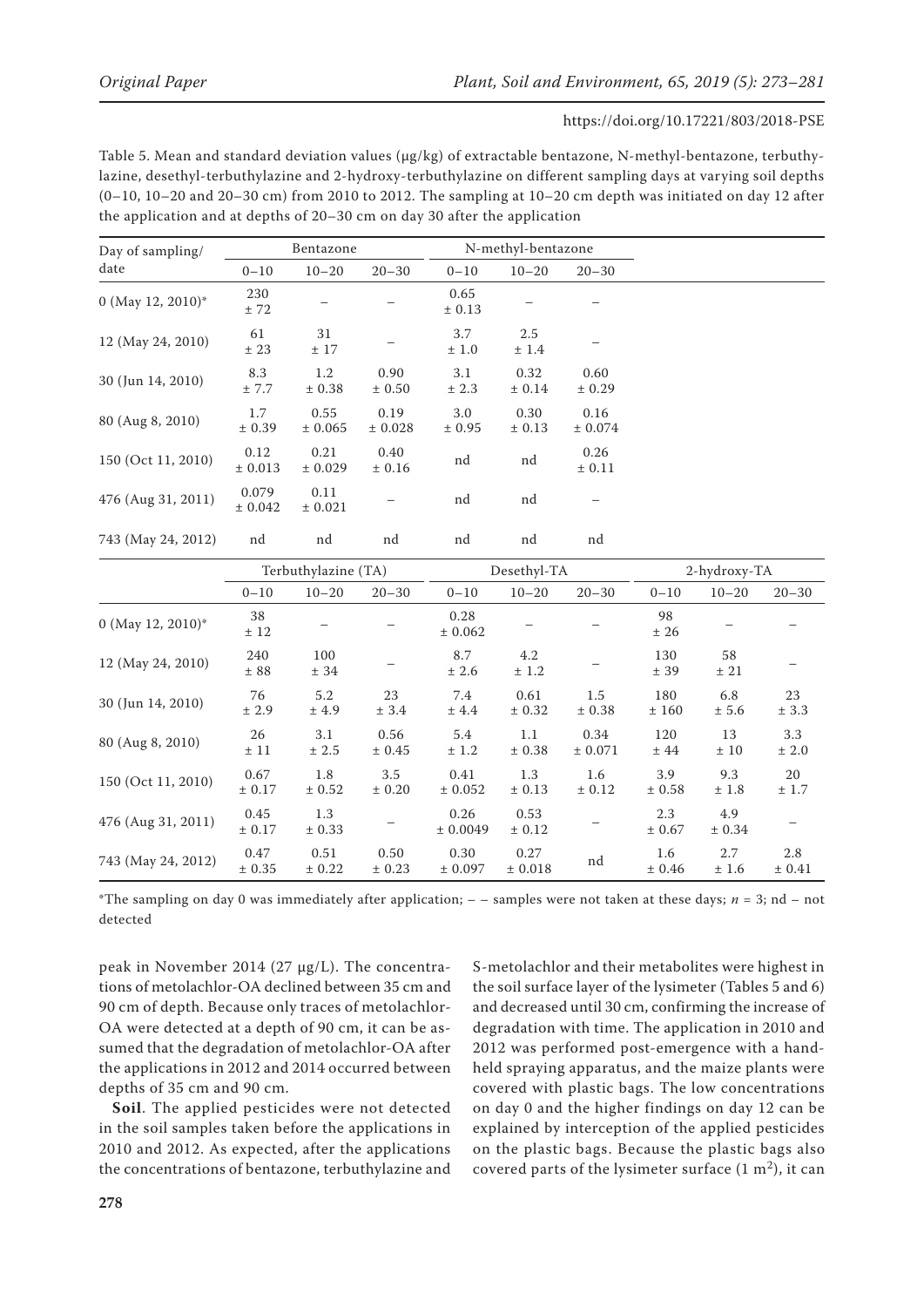Table 6. Mean and standard deviation values (μg/kg) of extractable S-metolachlor, metolachlor-ESA (ethane sulfonic acid) and metolachlor-OA (oxanilic acid) on different sampling days at varying soil depths (0–10, 10–20 and 20–30 cm) from 2012. The sampling at a depth of 10–20 cm was initiated on day 12 after the application and at depths of 20–30 cm on day 30 after the application

| Day of sampling/                                                                                         |                            | S-Metolachlor (MET)      |                                          | MET-ESA        |                              |                          | MET-OA                                       |                             |                |
|----------------------------------------------------------------------------------------------------------|----------------------------|--------------------------|------------------------------------------|----------------|------------------------------|--------------------------|----------------------------------------------|-----------------------------|----------------|
| date                                                                                                     | $0 - 10$                   | $10 - 20$                | $20 - 30$                                | $0 - 10$       | $10 - 20$                    | $20 - 30$                | $0 - 10$                                     | $10 - 20$                   | $20 - 30$      |
| 0 (May 24, 2012)*                                                                                        | $510 \pm 180$              | $\overline{\phantom{a}}$ |                                          | $5.5 \pm 0.81$ | $\overline{\phantom{a}}$     |                          | $6.2 \pm 1.6$                                |                             |                |
| $12$ (Jun 5, 2012)                                                                                       | $600 \pm 110$              | $11 \pm 2.4$             | $\hspace{0.1mm}-\hspace{0.1mm}$          |                | $26 \pm 7.8$ 0.91 $\pm$ 0.19 | $\overline{\phantom{a}}$ |                                              | $33 \pm 4.6$ $0.8 \pm 0.27$ |                |
| 30 (Jun 22, 2012)                                                                                        | $270 \pm 110$ $120 \pm 94$ |                          | $12 \pm 6.0$                             | $21 \pm 11$    | $15 \pm 12$                  | $3.4 \pm 0.89$           | $27 \pm 17$                                  | $17 \pm 11$                 | $2.2 \pm 0.36$ |
| 80 (Aug 13, 2012)                                                                                        | $63 \pm 33$                |                          | $4.6 \pm 3.7$ $1.9 \pm 0.56$ $76 \pm 14$ |                | $62 \pm 13$                  | $41 \pm 15$              | $69 \pm 20$                                  | $16 \pm 5.4$                | $12 \pm 6.9$   |
| 150 (Oct 23, 2012) $12 \pm 4.2$ $3.3 \pm 1.3$ $1.5 \pm 0.46$ $6.0 \pm 0.77$ $5.1 \pm 0.78$ $5.1 \pm 1.2$ |                            |                          |                                          |                |                              |                          | $4.9 \pm 0.89$ $2.1 \pm 0.37$ $1.2 \pm 0.34$ |                             |                |

|                                                                                                                                                       |              | Terbuthylazine (TA)      |            | Desethyl-TA    |                          |                          | 2-hydroxy-TA |                           |           |
|-------------------------------------------------------------------------------------------------------------------------------------------------------|--------------|--------------------------|------------|----------------|--------------------------|--------------------------|--------------|---------------------------|-----------|
|                                                                                                                                                       | $0 - 10$     | $10 - 20$                | $20 - 30$  | $0 - 10$       | $10 - 20$                | $20 - 30$                | $0 - 10$     | $10 - 20$                 | $20 - 30$ |
| 0 (May 24, 2012)* $150 \pm 50$                                                                                                                        |              | $\overline{\phantom{a}}$ |            | $1.0 \pm 0.29$ | $\overline{\phantom{m}}$ |                          | $190 \pm 69$ |                           |           |
| $12$ (Jun 5, 2012)                                                                                                                                    | $300 \pm 45$ | $3.7 \pm 0.58$           | $\sim$ $-$ | $30 \pm 6.8$   | $1.0 \pm 0.45$           | $\overline{\phantom{m}}$ | $230 \pm 54$ | $6.2 \pm 0.88$            |           |
| 30 (Jun 22, 2012) $170 \pm 34$ $68 \pm 36$ $5.7 \pm 1.5$ $20 \pm 4.8$ $9.0 \pm 3.8$                                                                   |              |                          |            |                |                          | $1.3 \pm 0.61$           | $93 \pm 25$  | $46 \pm 30$ $6.4 \pm 1.7$ |           |
| 80 (Aug 13, 2012) $77 \pm 27$ $8.8 \pm 8.5$ $2.9 \pm 1.4$ $18 \pm 4.6$ $3.0 \pm 1.7$ $1.1 \pm 0.58$ $31 \pm 9.3$ $7.1 \pm 3.7$ $5.3 \pm 0.27$         |              |                          |            |                |                          |                          |              |                           |           |
| $150$ (Oct 23, 2012) $16 \pm 1.2$ $6.5 \pm 1.6$ $1.8 \pm 0.36$ $4.7 \pm 0.74$ $3.2 \pm 0.32$ $1.3 \pm 0.30$ $12 \pm 1.6$ $6.6 \pm 1.2$ $4.5 \pm 0.45$ |              |                          |            |                |                          |                          |              |                           |           |

\*The sampling on day 0 was immediately after application;  $-$  – samples were not taken at these days;  $n = 3$ 

be assumed that non-representative samples were collected on day 0. The plastic bags were removed immediately after application before soil samples were taken randomly from six different locations within the lysimeter surface. Thus, the applied pesticide mass on the plastic bags that might have reached to the soil after a wash-off was lost in 2010 and 2012.

The concentrations of bentazone (230  $\mu$ g/kg) steadily decreased following the application in 2010 until two years later on day 743 no residues were detected. The metabolite N-methyl-bentazone was detected immediately following the application in the top soil (0.65 µg/kg). No residues of N-methylbentazone were left at soil depths of 0–10 cm and 10–20 cm after day 80. At 20–30 cm, residues of bentazone and its metabolite N-methyl-bentazone were only detected on days 30, 80 and 150 (i.e., in the year of the application). Within the topsoil, there can be significant within-field spatial variability in pesticide degradation rates, associated with variation in soil properties controlling degradation processes or the localization of specific pesticide-degrading microbial populations in the topsoil (Walker et al. 2001). Although the application rate of bentazone and terbuthylazine in 2010 was the same, a rise of the soil residue concentration of terbuthylazine (240 µg/kg) was observed on day 12. 2-hydroxy-terbuthylazine (180 μg/kg) was detected at concentrations much higher than those of desethyl-terbuthylazine (8.7 μg/kg). The concentrations of terbuthylazine, desethylterbuthylazine and 2-hydroxy-terbuthylazine were still detectable at 0.47, 0.30 and 1.6 μg/kg, respectively, on day 743. At 10–20 cm, the high concentration of terbuthylazine (100 µg/kg) on day 12 rapidly decreased to 5.2 µg/kg by day 30. On day 743, 0.51 µg/kg of terbuthylazine remained in the soil. The highest concentrations of desethyl-terbuthylazine and 2-hydroxy-terbuthylazine were detected on day 12 (4.2  $\mu$ g/kg and 58  $\mu$ g/kg). At 20–30 cm, the concentration of terbuthylazine (23 µg/kg) detected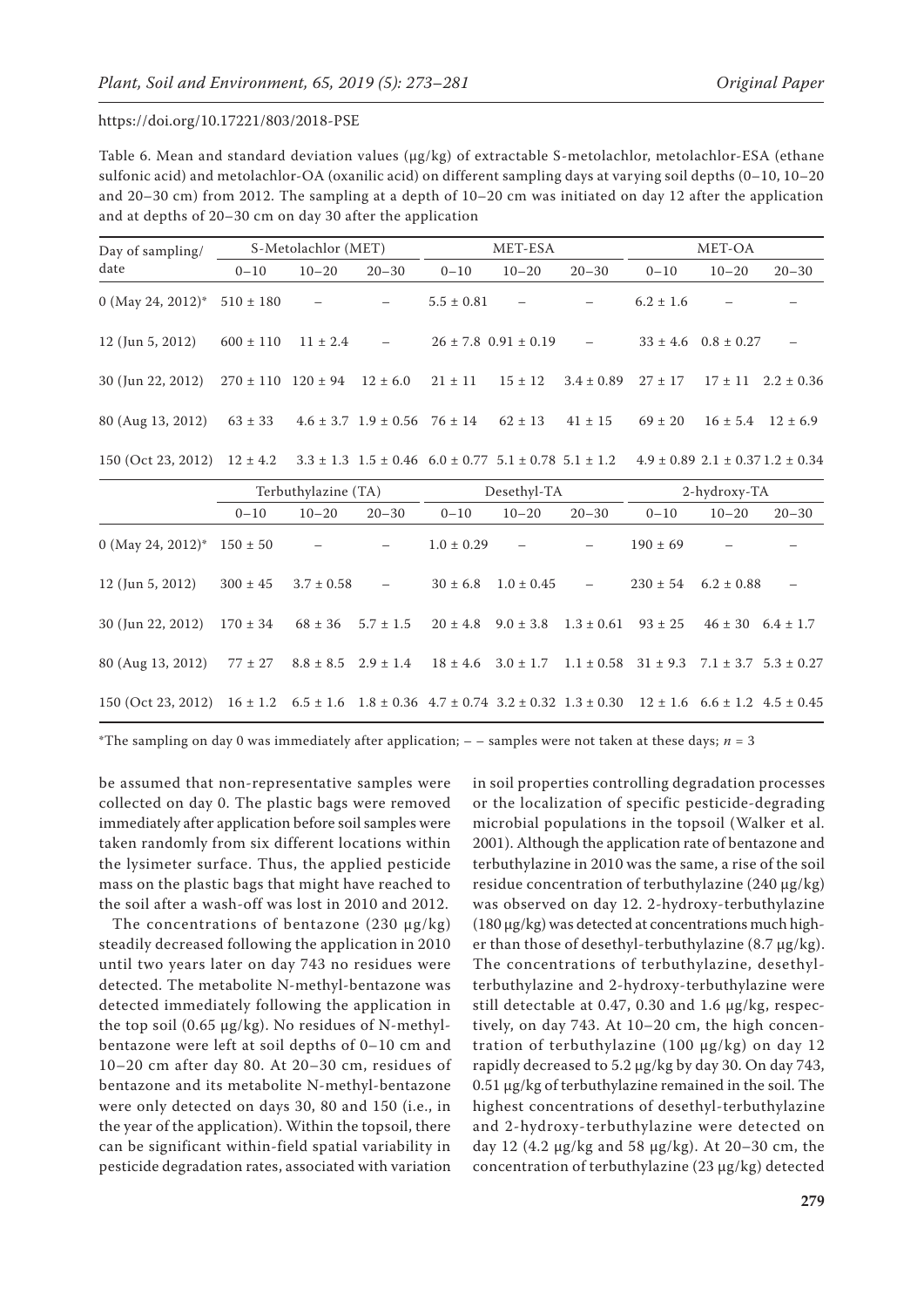on day 30 finally decreased to 0.50 µg/kg by day 743. After a decline until day 80, the concentrations of both metabolites increased again to 1.6 µg/kg and 20 µg/kg by day 150. On day 743, only 2-hydroxyterbuthylazine remained in the soil.

Day 743 (May 24, 2012) was the same day as the application (day 0) of S-metolachlor and terbuthylazine. The highest concentration of terbuthylazine (310 µg/kg) was again detected on day 12. On day 150, 16 μg/kg of terbuthylazine remained in the topsoil. High concentrations of 2-hydroxy-terbuthylazine were already found on day 0 (190 μg/kg). At 10–20 cm, the highest concentration of terbuthylazine (68 µg/kg) was detected on day 30. Peak concentrations of desethyl-terbuthylazine and 2-hydroxy-terbuthylazine were also detected on day 30. At 20–30 cm, a terbuthylazine concentration of 5.7 µg/kg was detected on day 30, with levels falling gradually from then on to 1.8 µg/kg by day 150. On day 30, 80 and 150, similar concentrations of the metabolite desethylterbuthylazine were measured. Residues of 2-hydroxyterbuthylazine slightly decreased from 6.4 µg/kg on day 30 to 4.5 µg/kg on day 150.

After the application on May 24, 2012, the concentrations of S-metolachlor peaked on day 12 and then decreased gradually. On day 150, 12 μg/kg of S-metolachlor remained in the topsoil. The metabolites metolachlor-ESA and metolachlor-OA were detected immediately after the application. The concentrations of both have reached their maximum (76 µg/kg and 69 µg/kg, respectively) on day 80. At 10–20 cm, the high concentration of S-metolachlor (120 µg/kg) on day 30 rapidly decreased to 4.6 μg/kg by day 80. Except metolachlor-OA at a depth of 10–20 cm (17 µg/kg on day 30), both metabolites peaked on day 80 in each soil depth. In comparison, higher concentrations of metolachlor-ESA were detected. At 20–30 cm, an S-metolachlor concentration of 12 µg/kg was detected 30 days after the application. Similar concentrations (1.9  $\mu$ g/kg and 1.5  $\mu$ g/kg) of S-metolachlor were recorded on days 80 and 150, respectively. Peak concentrations of metolachlor-ESA (41  $\mu$ g/kg) and metolachlor-OA (12  $\mu$ g/kg) were detected on day 80.

Bentazone, terbuthylazine, and S-metolachlor showed varying degradation rates. The concentrations of bentazone detected in the soil were generally lower than the concentrations of terbuthylazine. Fitting sum-up residues from 0–30 cm soil depth to the first order decay model resulted in estimated  $DT_{50}$  values of 17 and 25 days for bentazone and terbuthylazine,

respectively. According to the estimated  $DT_{50}$  values, 26 and 37 days for S-metolachlor and terbuthylazine in 2012, S-metolachlor was mineralized faster than terbuthylazine. These calculated half-lives are apart from bentazone within the range of values in the literature (Table 1; Lewis et al. 2016). Whereas, most of the reported  $DT_{50}$  values in literature were normalized to standard conditions.

In conclusion, bentazone, terbuthylazine, N-methylbentazone, and 2-hydroxy-terbuthylazine were not detected in leachate. Desethyl-terbuthylazine was found more frequently and at higher concentrations in leachate after the repeated application of terbuthylazine. In contrast to the leachate, where only desethyl-terbuthylazine was detected, 2-hydroxyterbuthylazine was the predominant metabolite found in soil. While metolachlor-ESA was transported to a depth of 180 cm, metolachlor-OA was mainly degraded at depths of between 35 cm and 90 cm. S-metolachlor residues remained at depths of 0–35 cm after applications in 2012, 2013 and 2014 and were not translocated into deeper soil layers. The S-metolachlor concentrations detected between 2012 and 2014 originated from a previous S-metolachlor application in 2009, which can be explained by a high precipitation rate followed by dry periods in 2010 and 2011.

## **Acknowledgment**

The authors would like to thank Barbara Zirngast from JR-AquaConSol GmbH, Graz for collecting leachate samples.

## **REFERENCES**

- Arias-Estévez M., López-Periago E., Martínez-Carballo E., Simal-Gándara J., Mejuto J.C., García-Río L. (2008): The mobility and degradation of pesticides in soils and the pollution of groundwater resources. Agriculture, Ecosystems and Environment, 123: 247–260.
- Bayless E.R., Capel P.D., Barbash J.E., Webb R.M.T., Hancock T.L.C., Lampe D.C. (2008): Simulated fate and transport of metolachlor in the unsaturated zone, Maryland, USA. Journal of Environmental Quality, 37: 1064–1072.
- BMG (Bundesministerium für Gesundheit) (2014): Aktionswerte bezüglich nicht relevanter Metaboliten von Pflanzenschutzmittel-Wirkstoffen in Wasser für den menschlichen Gebrauch. Vienna, Erlass BMG-75210/0030-II/B/14/2014. (accessed 28.10.2014)
- BMLFUW (Bundesministerium für Land- und Forstwirtschaft, Umwelt und Wasserwirtschaft) (2013): GeoPEARL-Austria,